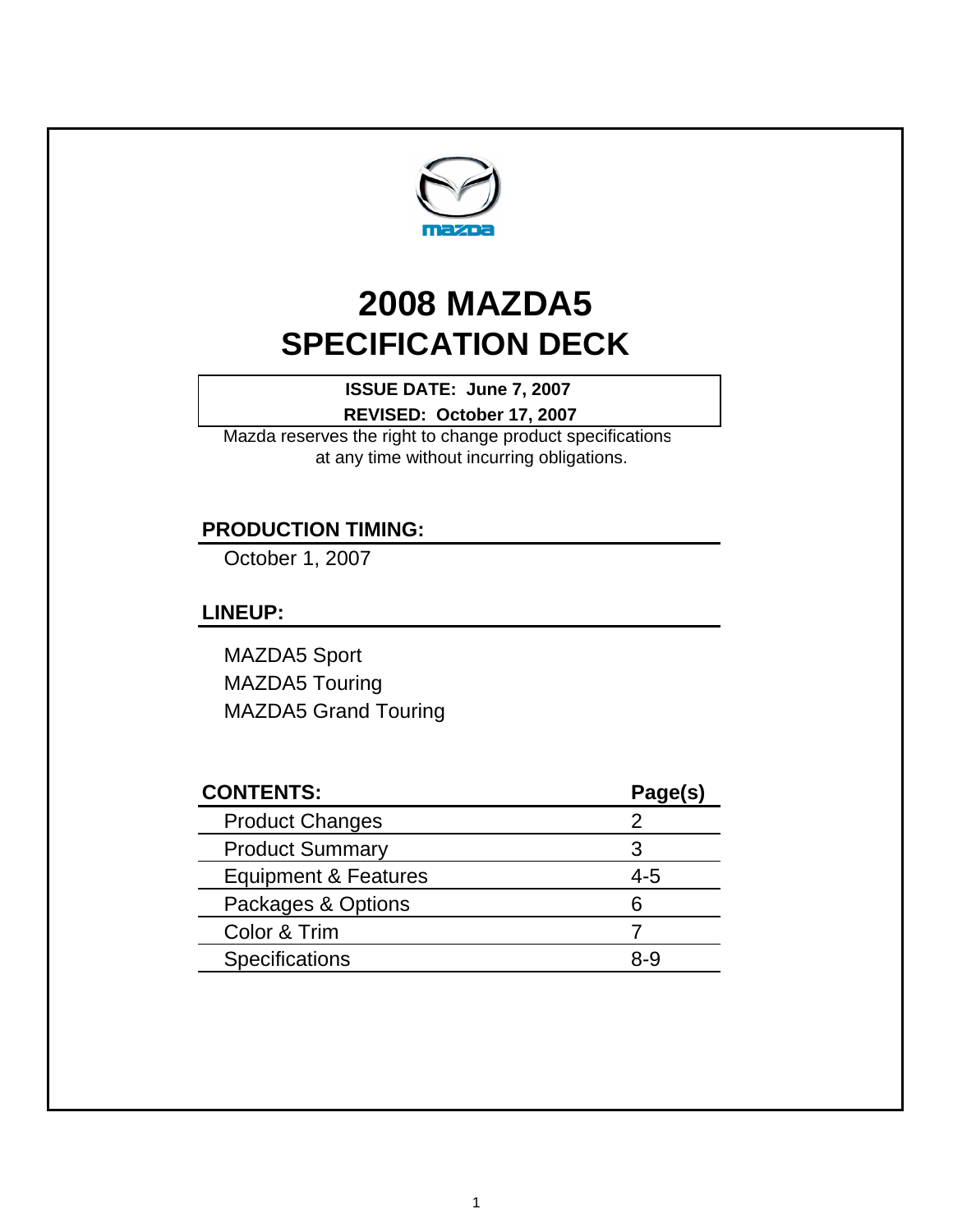# **2008 MAZDA5 PRODUCT CHANGES**

#### **OVERVIEW**

New for 2008, MAZDA5 receives a design refresh and adds many new features. Additionally, the Grand Touring model is further enhanced with several new standard features.

| <b>MODEL / SERIES / AVAILABILITY</b><br>• MAZDA5 models:<br>- Sport<br>- Touring<br>- Grand Touring                                                                                                                                                                                                                                                                                                                                                                                                                                                                                                                                 | <b>FUNCTIONAL CHANGES</b><br>• 5-speed AT replaces 4-speed AT                                                                                                                                                                                                                                                                                                                                                                                                                                                                                                                                                                                                                                                                                                                                                                             |  |  |  |
|-------------------------------------------------------------------------------------------------------------------------------------------------------------------------------------------------------------------------------------------------------------------------------------------------------------------------------------------------------------------------------------------------------------------------------------------------------------------------------------------------------------------------------------------------------------------------------------------------------------------------------------|-------------------------------------------------------------------------------------------------------------------------------------------------------------------------------------------------------------------------------------------------------------------------------------------------------------------------------------------------------------------------------------------------------------------------------------------------------------------------------------------------------------------------------------------------------------------------------------------------------------------------------------------------------------------------------------------------------------------------------------------------------------------------------------------------------------------------------------------|--|--|--|
| <b>EXTERIOR CHANGES</b><br>• New front fascia & grille designs (All)<br>• New headlight & taillight designs (All)<br>• New 17-inch alloy wheel design (All)<br>• LED taillights added (Touring, Grand Touring)<br>• Body color door mirrors replace black mirrors (Sport)<br>• Automatic on/off headlights (Grand Touring)<br>• Heated door mirrors (Grand Touring)<br>• Rain-sensing windshield wipers (Grand Touring)<br>• Anti-theft alarm system (Grand Touring)<br><b>Exterior Colors Added:</b><br>- Copper Red (32V)<br>- Golden Sand (37A)<br>- Stormy Blue (35J)<br>- Sunlight Silver (22V)<br>- Crystal White Pearl (34K) | <b>INTERIOR CHANGES</b><br>• Audio auxiliary input jack added (All)<br>New Sand color interior available (cloth or leather; All)<br>2nd row cool air vents with fan-speed controls added (All)<br>Front passenger inboard armrest added (All)<br>$\bullet$<br>2nd row passenger outboard armrests added (All)<br>New center I/P, shift panel, and console designs (All)<br>Automatic climate control added (Sport)<br>6-speaker audio system replaces 4-speakers (Sport)<br>2nd row fold-out tray table with storage & dual cupholders<br>added (Sport)<br>• Electroluminescent gauges added (All)<br>• Leather-wrapped shift knob replaces urethane-type shift knob<br>(Touring, Grand Touring)<br>• Bluetooth® hands-free phone system added (Grand Touring)<br>• Black or Sand leather seats replace Espresso Brown<br>(Grand Touring) |  |  |  |
| <b>Exterior Colors Deleted:</b><br>- Phantom Blue (32C)<br>- Stellar Greensilver (32B)<br>- Dark Plum (36F)<br>- True Silver (22R)<br>- Strato Blue (25E)<br>- Whitewater Pearl (25D)                                                                                                                                                                                                                                                                                                                                                                                                                                               | <b>SAFETY CHANGES</b><br>• Tire Pressure Monitoring System (TPMS) added (All)<br><b>NEW PACKAGE / OPTION CHANGES</b><br>• Navigation system changes from "pop-up" type to<br>integrated center stack type with touch screen<br>(Grand Touring)                                                                                                                                                                                                                                                                                                                                                                                                                                                                                                                                                                                            |  |  |  |
| <b>Product Changes and Features Availability</b>                                                                                                                                                                                                                                                                                                                                                                                                                                                                                                                                                                                    |                                                                                                                                                                                                                                                                                                                                                                                                                                                                                                                                                                                                                                                                                                                                                                                                                                           |  |  |  |

Features, options and package content subject to change.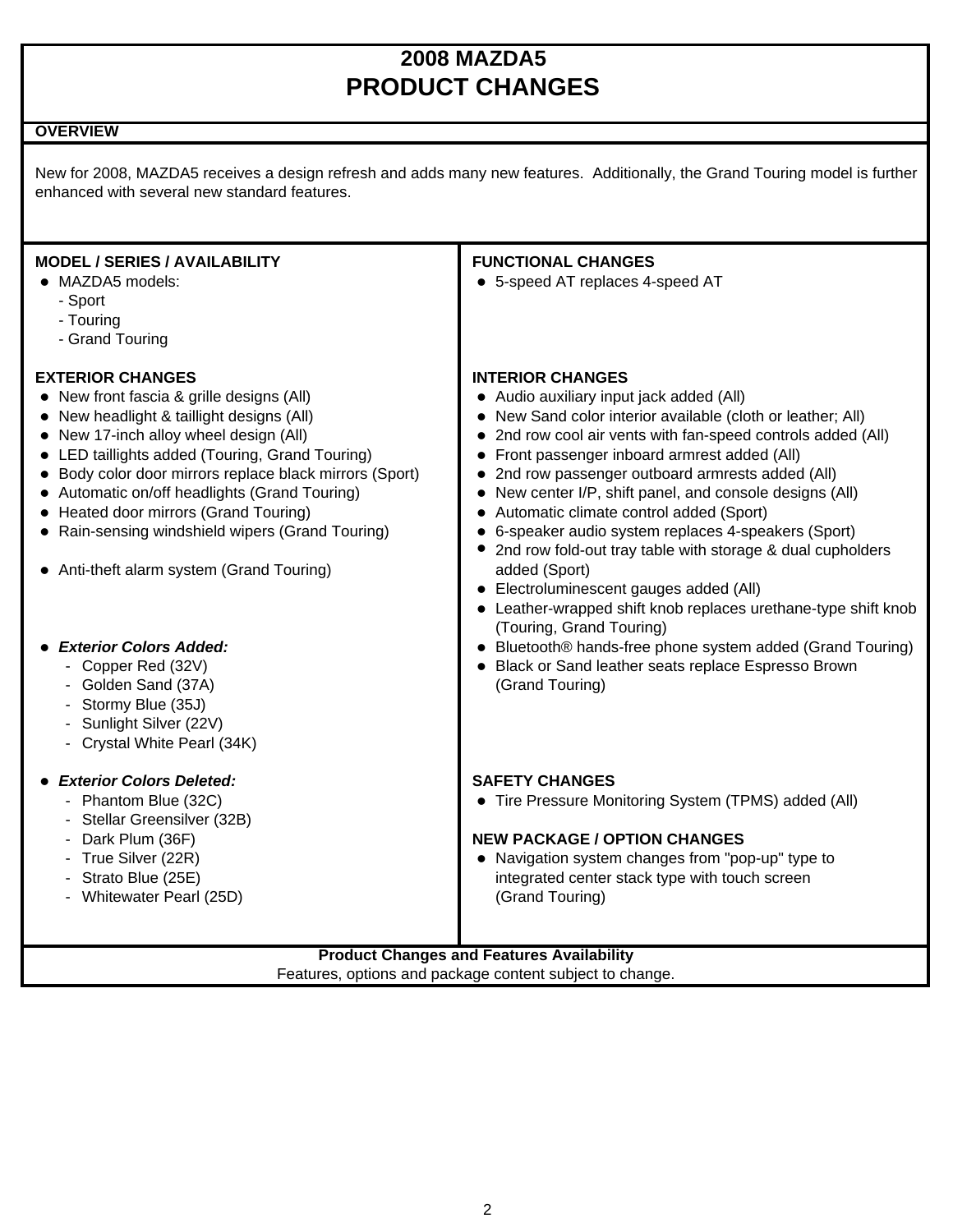## **2008 MAZDA5 PRODUCT SUMMARY**

| New for 2008, MAZDA5 receives a design refresh and adds many new features. Additionally, the Grand Touring model is further enhanced with several new standard features.                                                                                                                                                                                                                                                                                                                                                                                                                                                                                                                                                                                                                                                                                                                                                                                                                                                                                                              |                                                                                                                                                                            |                                                                                                                                                                                                                              |
|---------------------------------------------------------------------------------------------------------------------------------------------------------------------------------------------------------------------------------------------------------------------------------------------------------------------------------------------------------------------------------------------------------------------------------------------------------------------------------------------------------------------------------------------------------------------------------------------------------------------------------------------------------------------------------------------------------------------------------------------------------------------------------------------------------------------------------------------------------------------------------------------------------------------------------------------------------------------------------------------------------------------------------------------------------------------------------------|----------------------------------------------------------------------------------------------------------------------------------------------------------------------------|------------------------------------------------------------------------------------------------------------------------------------------------------------------------------------------------------------------------------|
|                                                                                                                                                                                                                                                                                                                                                                                                                                                                                                                                                                                                                                                                                                                                                                                                                                                                                                                                                                                                                                                                                       | The following equipment is standard as indicated. Each series includes the standard equipment of the previous series, except where additions / exceptions are noted:       |                                                                                                                                                                                                                              |
| <b>SPORT</b>                                                                                                                                                                                                                                                                                                                                                                                                                                                                                                                                                                                                                                                                                                                                                                                                                                                                                                                                                                                                                                                                          | <b>TOURING</b>                                                                                                                                                             | <b>GRAND TOURING</b>                                                                                                                                                                                                         |
| Functional / Powertrain<br>• 2.3L DOHC 16-valve I4 engine<br>• 5-speed manual or 5-speed Sport AT automatic transmission<br>• Independent front & rear suspension<br>Front & rear stabilizer bars<br>• Power-assisted rack-and-pinion steering<br>• Front & rear disc brakes<br>• Anti-Lock Brake System with EBD and Brake-Assist                                                                                                                                                                                                                                                                                                                                                                                                                                                                                                                                                                                                                                                                                                                                                    | <b>Functional / Powertrain</b>                                                                                                                                             | <u>Functional / Powertrain</u><br>• 5-speed Sport AT automatic transmission                                                                                                                                                  |
| Exterior<br>• 17" alloy wheels<br>● P205/50 R17 V-rated all-season tires<br>• Halogen headlights<br>• Body color sport grille<br>• Dual power remote door mirrors, body color<br>• Variable-intermittent windshield wipers<br>• Rear window defogger<br>• Rear wiper with washer (fixed intermittent)<br>• Roof molding for roof rack cross-bars<br>• Roof-mounted radio antenna                                                                                                                                                                                                                                                                                                                                                                                                                                                                                                                                                                                                                                                                                                      | <b>Exterior</b><br>• Sporty side sill extensions<br>• Rear liftgate spoiler<br>• Clear lens halogen fog lights<br>• LED Taillights<br>• Black headlight & taillight bezels | Exterior<br>• Xenon High-Intensity Discharge (HID) headlights<br>(low beam, manual leveling)<br>• Automatic on/off headlights<br><b>Heated door mirrors</b><br>• Rain-sensing windshield wipers<br>• Anti-theft alarm system |
| Interior<br>• Air conditioning with pollen filter<br>• Second row cool air vents with fan-speed controls<br>• Automatic climate control<br>Power door locks & windows<br>$\bullet$<br>• Remote keyless illuminated entry system<br>• Cruise control<br>• AM/FM/CD stereo w/ 6-speakers<br>• Audio auxiliary input jack<br>• Sirius satellite radio-compatible audio system<br>• Electroluminescent gauges<br>• Center I/P display (A/C, audio, clock)<br>• Cloth-trimmed seat upholstery (Black or Sand)<br>• Carpeted floor mats<br>• Dual front & rear cupholders<br>Steering wheel-mounted audio & cruise controls<br>Tilt & telescopic steering wheel<br>• Center console with dual storage<br>Second row fold-out tray table with storage & dual cupholders<br>Front row seats with inboard armrests<br>٠<br>Second row seats with inboard & outboard armrests<br>Driver's seat with manual height and lumbar support adjust.<br>٠<br>• 50/50 split fold-down third row seats<br>• Front dual map lights<br>• Vanity mirrors - driver & passenger<br>• Cargo compartment storage | Interior<br>• Power sliding-glass moonroof<br>• AM/FM/CD w/in-dash 6-disc CD changer and 6 speakers<br>Leather-wrapped steering wheel<br>• Leather-wrapped shift knob      | Interior<br>• Leather-trimmed seat upholstery (Black or Sand)<br>Cloth door panel inserts (matching leather color)<br>٠<br>Heated front seats<br>٠<br>Bluetooth® hands-free phone system<br>$\bullet$                        |
| Safety<br>• "Triple H" body construction<br>• Side-impact door beams<br>• "Crushable" brake & accelerator pedal assembly<br>• Advanced dual front air bags<br>• Front seat side air bags<br>Three-row side air curtains<br>• Engine immobilizer anti-theft system<br>• LATCH second row rear child safety seat anchors & tethers<br>• Third row child safety seat lower tethers<br>• Tire Pressure Monitoring System (TPMS)                                                                                                                                                                                                                                                                                                                                                                                                                                                                                                                                                                                                                                                           | <b>Safety</b>                                                                                                                                                              | <b>Safety</b>                                                                                                                                                                                                                |

**Product Changes and Features Availability**

Features, options and package content subject to change.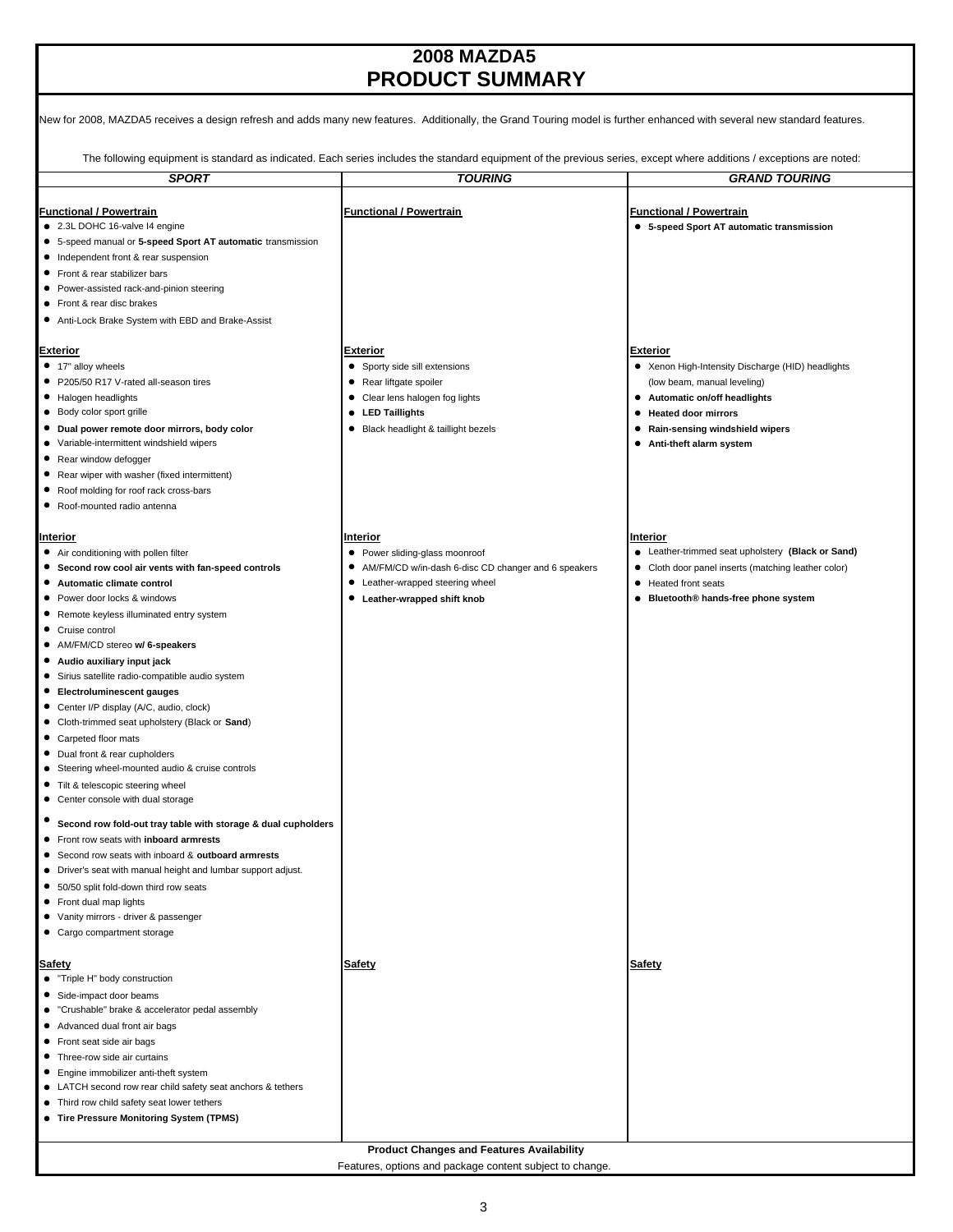| <b>2008 MAZDA5</b>                                                                                                                                         |                          |                         |                                                                                                          |  |
|------------------------------------------------------------------------------------------------------------------------------------------------------------|--------------------------|-------------------------|----------------------------------------------------------------------------------------------------------|--|
|                                                                                                                                                            | <b>SPORT</b>             | <b>TOURING</b>          | <b>GRAND TOURING</b>                                                                                     |  |
| <b>EQUIPMENT &amp; FEATURES</b>                                                                                                                            | 2.3L I4 Engine - 153 HP  | 2.3L I4 Engine - 153 HP | 2.3L I4 Engine - 153 HP                                                                                  |  |
| <b>ENGINE &amp; TRANSMISSION</b>                                                                                                                           | MZ5 SP                   | MZ5 TR                  | MZ5 GT                                                                                                   |  |
| Engine                                                                                                                                                     |                          |                         | 2.3L DOHC 16-valve 4-cylinder with 2.3L DOHC 16-valve 4-cylinder with 2.3L DOHC 16-valve 4-cylinder with |  |
| Front wheel drive                                                                                                                                          | <b>VVT</b><br>Std        | <b>VVT</b><br>Std       | <b>VVT</b><br>Std                                                                                        |  |
| Stainless steel exhaust manifold, main silencer and pipe<br>Transmission, 5-speed manual                                                                   | Std<br>Available         | Std<br>÷                | Std<br>÷                                                                                                 |  |
| Transmission, 5-Speed Sport AT automatic with manual mode<br><b>SUSPENSION &amp; CHASSIS</b>                                                               | Available                | Std                     | Std                                                                                                      |  |
| Brakes, Anti-lock (ABS) with Electronic Brakeforce Distribution (EBD) and Brake-Assist                                                                     | Std                      | Std                     | Std                                                                                                      |  |
| Brakes, Power-assisted ventilated front/solid rear disc brakes<br>Coil springs, front and rear                                                             | Std<br>Std               | Std<br>Std              | Std<br>Std                                                                                               |  |
| Front suspension - Independent MacPherson strut<br>Rear suspension - independent E-type multi-link                                                         | Std<br>Std               | Std<br>Std              | Std<br>Std                                                                                               |  |
| Rack-and-pinion steering with Electro-Hydraulic Power Assist Steering (EHPAS) system<br>Shock Absorbers, gas filled front and rear                         | Std                      | Std<br>Std              | Std<br>Std                                                                                               |  |
| Stabilizer Bar, front and rear                                                                                                                             | Std<br>Std               | Std                     | Std                                                                                                      |  |
| <b>TIRES &amp; WHEELS</b><br>Tires, Size / Type                                                                                                            | P205/50 R17              | P205/50 R17             | P205/50 R17                                                                                              |  |
| Wheels, Size / Type                                                                                                                                        | $17" /$ Allo             | 17" / Allo              | 17" / Alloy                                                                                              |  |
| <b>EXTERIOR FEATURES</b><br>Antenna, roof-mounted (mast-type)                                                                                              | Std                      | Std                     | Std                                                                                                      |  |
| Bumpers, front & rear, body-color<br>Door Handles, body-color                                                                                              | Std<br>Std               | Std<br><b>Std</b>       | Std<br>Std                                                                                               |  |
| Fog Lights<br>Front Grille, body-color sport-type                                                                                                          | ٠<br>Std                 | Std<br>Std              | Std<br>Std                                                                                               |  |
| Headlights, halogen w/ clear lens covers                                                                                                                   | Std                      | Std                     | ×                                                                                                        |  |
| Headlight & taillight bezels, black<br>Headlights, Xenon High-Intensity Discharge (low beam with manual leveling)                                          | $\overline{\phantom{a}}$ | Std<br>×                | Std<br>Std                                                                                               |  |
| Headlights, automatic on/off<br>Mirrors, dual power remote, body-color                                                                                     | Std                      | Std                     | Std<br>Std                                                                                               |  |
| Mirrors, heated<br>Rear spoiler, roof type                                                                                                                 | Pkg (5AT only)           | Std                     | Std<br>Std                                                                                               |  |
| Rear wiper with washer, fixed-intermittent                                                                                                                 | Std                      | Std                     | Std                                                                                                      |  |
| Side moldings, body-color<br>Side repeater lights - white-lens oval type                                                                                   | Std<br>Std               | Std<br>Std              | Std<br>Std                                                                                               |  |
| Side sill extensions<br>Taillights, LED                                                                                                                    | Pkg (5AT only)           | Std<br>Std              | Std<br>Std                                                                                               |  |
| Windshield wipers, variable-intermittent<br>Windshield wipers, automatic rain-sensing (adjustable sensitivity)                                             | Std                      | Std                     | ×,<br>Std                                                                                                |  |
| <b>COMFORT &amp; CONVENIENCE</b>                                                                                                                           |                          |                         |                                                                                                          |  |
| 12V Power Outlets, front & rear (cargo area)<br>Air Conditioning with second row cool air vents (with fan-speed controls) & pollen filter                  | Std<br>Std               | Std<br>Std              | Std<br>Std                                                                                               |  |
| Automatic climate control<br>Bluetooth <sup>®</sup> hands-free phone system                                                                                | Std                      | Std                     | Std<br>Std                                                                                               |  |
| Center console storage compartment                                                                                                                         | Std                      | Std                     | Std                                                                                                      |  |
| Coat hooks (2)<br>Coin holder                                                                                                                              | Std<br>Std               | Std<br>Std              | Std<br>Std                                                                                               |  |
| Cruise Control with steering wheel-mounted controls<br>Cup Holders, (2) front; (2) second row - in fold-out tray table; and (2) third row - in side panel  | Std<br>Std               | Std<br>Std              | Std<br>Std                                                                                               |  |
| Defogger, Rear Window<br>Delayed courtesy lights (front map lights, rear dome light)                                                                       | Std<br>Std               | Std<br>Std              | Std<br>Std                                                                                               |  |
| Demisters, Front Side Window                                                                                                                               | Std                      | Std                     | Std                                                                                                      |  |
| Door Locks, power / double action<br>Driver's side seatback storage pocket                                                                                 | Std<br>Std               | Std<br>Std              | Std<br>Std                                                                                               |  |
| Floor Mats, Carpeted<br>Front door storage pockets with bottle holders                                                                                     | Std<br>Std               | Std<br>Std              | Std<br>Std                                                                                               |  |
| Glove compartment, illuminated with lock<br>Heater/Defroster                                                                                               | Std<br>Std               | Std<br>Std              | Std<br>Std                                                                                               |  |
| Ignition key illumination                                                                                                                                  | Std<br>Std               | Std<br>Std              | Std<br>Std                                                                                               |  |
| Instrument panel display, center (clock, audio, A/C, outside temperature)<br>Map lights, front                                                             | Std                      | Std                     | Std                                                                                                      |  |
| Mirrors, vanity / driver & passenger / covered<br>Mirror, Day/Night Rearview                                                                               | Std<br>Std               | Std<br>Std              | Std<br>Std                                                                                               |  |
| Moonroof, power with interior sunshade<br>Parking brake handle, urethane                                                                                   | Opt (5AT only)<br>Std    | Std<br>Std.             | Std<br>Std                                                                                               |  |
| Passenger assist grips (3)<br>Remote keyless illuminated entry                                                                                             | Std<br>Std               | Std<br>Std              | Std<br>Std                                                                                               |  |
| Remote releases, fuel door and hood                                                                                                                        | Std                      | Std                     | Std                                                                                                      |  |
| 2nd row fold-out tray table w/cargo storage & dual cupholders<br>Steering wheel-mounted audio controls                                                     | Std<br>Std               | Std<br>Std              | Std<br>Std                                                                                               |  |
| Steering wheel, urethane<br>Steering Wheel, leather-wrapped                                                                                                | Std                      | Std                     | Std                                                                                                      |  |
| Shift knob, urethane                                                                                                                                       | Std                      | Std                     | Std                                                                                                      |  |
| Shift knob, leather-wrapped<br>Tilt & Telescopic steering wheel                                                                                            | Std                      | Std                     | Std                                                                                                      |  |
| Windows, power with driver's one-touch auto-down<br><b>SEATING &amp; TRIM</b>                                                                              | Std                      | Std                     | Std                                                                                                      |  |
| 50/50 split fold-down third row seats<br>Armrests, front driver & passenger inboard & second row inboard/outboard                                          | Std<br>Std               | Std<br>Std              | Std<br>Std                                                                                               |  |
| Driver's seat with manual height and lumbar support adjustments<br>Headrests, front height-adjustable                                                      | Std<br>Std               | Std<br>Std              | Std<br>Std                                                                                               |  |
| Headrests, second/third row height-adjustable<br><b>Heated front seats</b>                                                                                 | Std                      | Std                     | Std<br>Std                                                                                               |  |
| Seats, reclining front bucket type<br>Second row seats (two "captain's chair" type) with underseat storage compartments                                    | Std                      | Std.                    | Std                                                                                                      |  |
| Door trim, cloth                                                                                                                                           | Std<br>Std               | Std<br>Std.             | Std<br>Std                                                                                               |  |
| Seat upholstery, cloth (black or sand color)<br>Seat upholstery, leather-trimmed (black or sand color)                                                     | Std                      | Std                     | Std                                                                                                      |  |
| AUDIO SYSTEM/ENTERTAINMENT/NAVIGATION SYSTEMS<br>AM/FM/CD 6-speaker audio system with digital clock                                                        | Std                      | Std                     | Std                                                                                                      |  |
| Audio auxiliary input jack<br>In-dash 6-disc CD changer                                                                                                    | Std<br>Pkg (5AT only)    | Std<br>Std              | Std<br>Std                                                                                               |  |
| Navigation System (integrated with touch screen, DVD type)<br>Sirius satellite radio-compatible audio system (requires additional hardware & subscription) | Std                      | Std                     | Opt<br>Std                                                                                               |  |
| <b>INSTRUMENTATION</b>                                                                                                                                     |                          |                         |                                                                                                          |  |
| Gauges, Black with white lettering & white nighttime illumination<br>Gauges, Electroluminescent type                                                       | Std<br>Std               | Std<br>Std              | Std<br>Std                                                                                               |  |
| Tachometer<br>Trip Odometers, (2) Resettable                                                                                                               | Std<br>Std               | Std<br>Std              | Std<br>Std                                                                                               |  |
| Warning Lights: Air Bags, Battery Charge, Check Engine, Door Ajar, High-Beam, Low Fuel, Oil Pressure<br>Parking Brake, Seat Belts                          | Std                      | Std                     | Std                                                                                                      |  |
| <b>SAFETY &amp; SECURITY</b>                                                                                                                               |                          |                         |                                                                                                          |  |
| 3-point safety belts - all seating positions<br>Adjustable headrests, all three rows                                                                       | Std<br>Std               | Std.<br>Std             | Std<br>Std                                                                                               |  |
| Advanced dual front air bag supplemental restraint system (SRS) with crash zone, driver's seat position<br>and passenger weight sensors                    | Std                      | Std                     | Std                                                                                                      |  |
| Child safety rear door locks<br>"Crushable" brake and accelerator pedal assembly                                                                           | Std<br>Std               | Std<br>Std              | Std<br>Std                                                                                               |  |
| Engine-immobilizer anti-theft system<br>Front safety-belt pretensioners with force-limiters                                                                | Std<br>Std               | Std<br>Std.             | Std<br>Std                                                                                               |  |
| LATCH system - Second row seats with child safety seat lower anchors & upper tethers                                                                       | Std                      | Std                     | Std                                                                                                      |  |
| LATCH system - Third row seats with child safety seat upper tethers<br>Anti-theft alarm system                                                             | Std                      | Std                     | Std<br>Std                                                                                               |  |
| Side Air Curtains, three-row coverage<br>Side-impact Air Bags, front coverage                                                                              | Std<br>Std               | Std<br>Std              | Std<br>Std                                                                                               |  |
| Tire Pressure Monitoring System (TPMS)<br>"Triple H" body construction                                                                                     | Std<br>Std               | Std<br>Std              | Std<br>Std                                                                                               |  |

4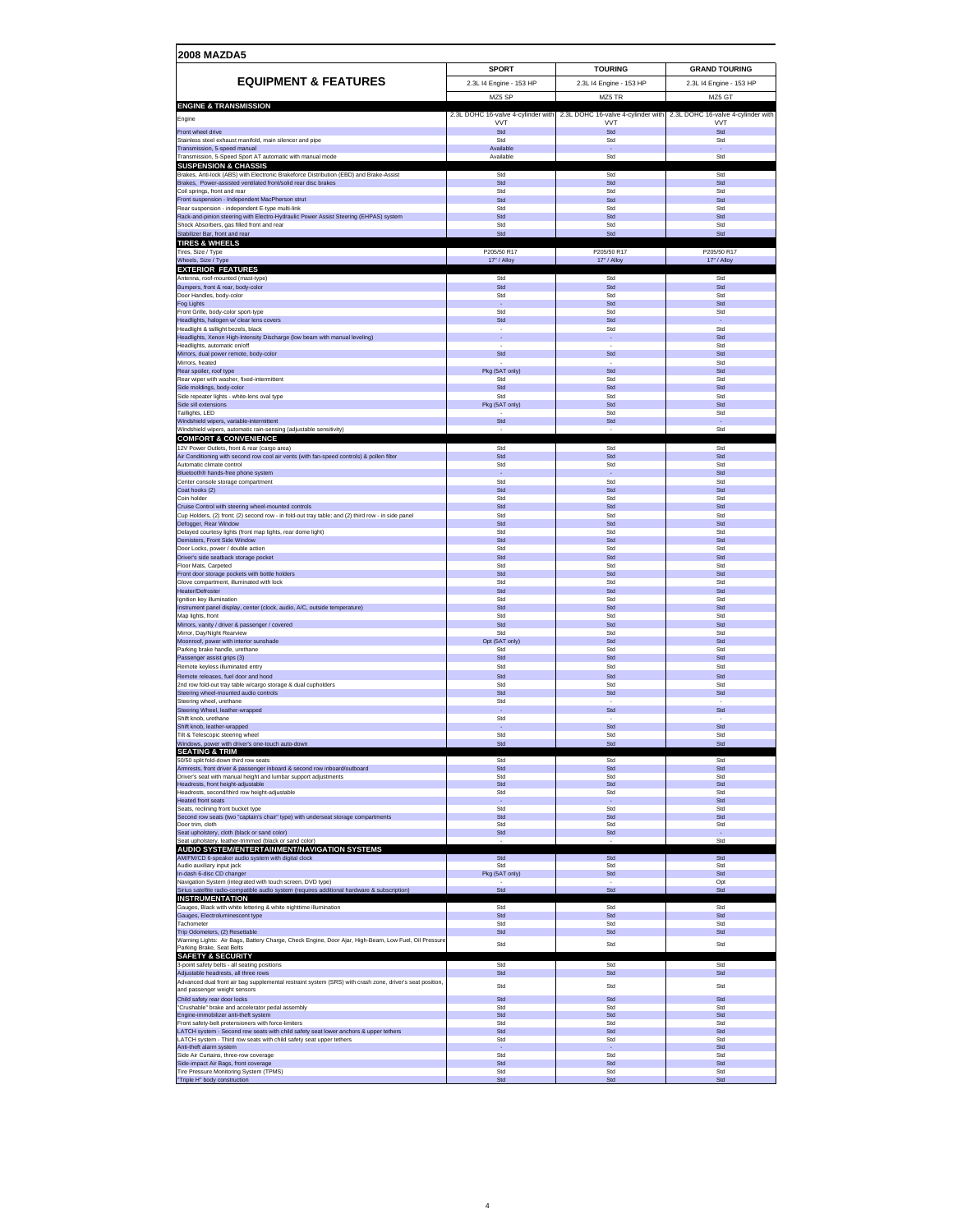| <b>2008 MAZDA5</b>                                                                                                  |                                        |                |                                |
|---------------------------------------------------------------------------------------------------------------------|----------------------------------------|----------------|--------------------------------|
| <b>PACKAGES &amp; OPTIONS</b>                                                                                       | <b>SPORT</b>                           | <b>TOURING</b> | <b>GRAND</b><br><b>TOURING</b> |
| <b>Moonroof (MR1)</b><br>- Power sliding-glass moonroof with interior sunshade                                      | Opt<br>(for 5AT only;<br>Requires 1PE) | Std            | Std                            |
| <b>Navigation System (NV1)</b>                                                                                      |                                        |                | Opt                            |
| Pearl Paint Charge (JCP) - Crystal White Pearl (34K)                                                                | Req'd for 34K<br>(for 5AT only)        | Req'd for 34K  | Req'd for 34K                  |
| Popular Equipment Package (1PE)<br>- In-dash 6-disc CD changer<br>- Rear liftgate spoiler<br>- Side sill extensions | Pkg<br>(for 5AT only)                  | <b>Std</b>     | <b>Std</b>                     |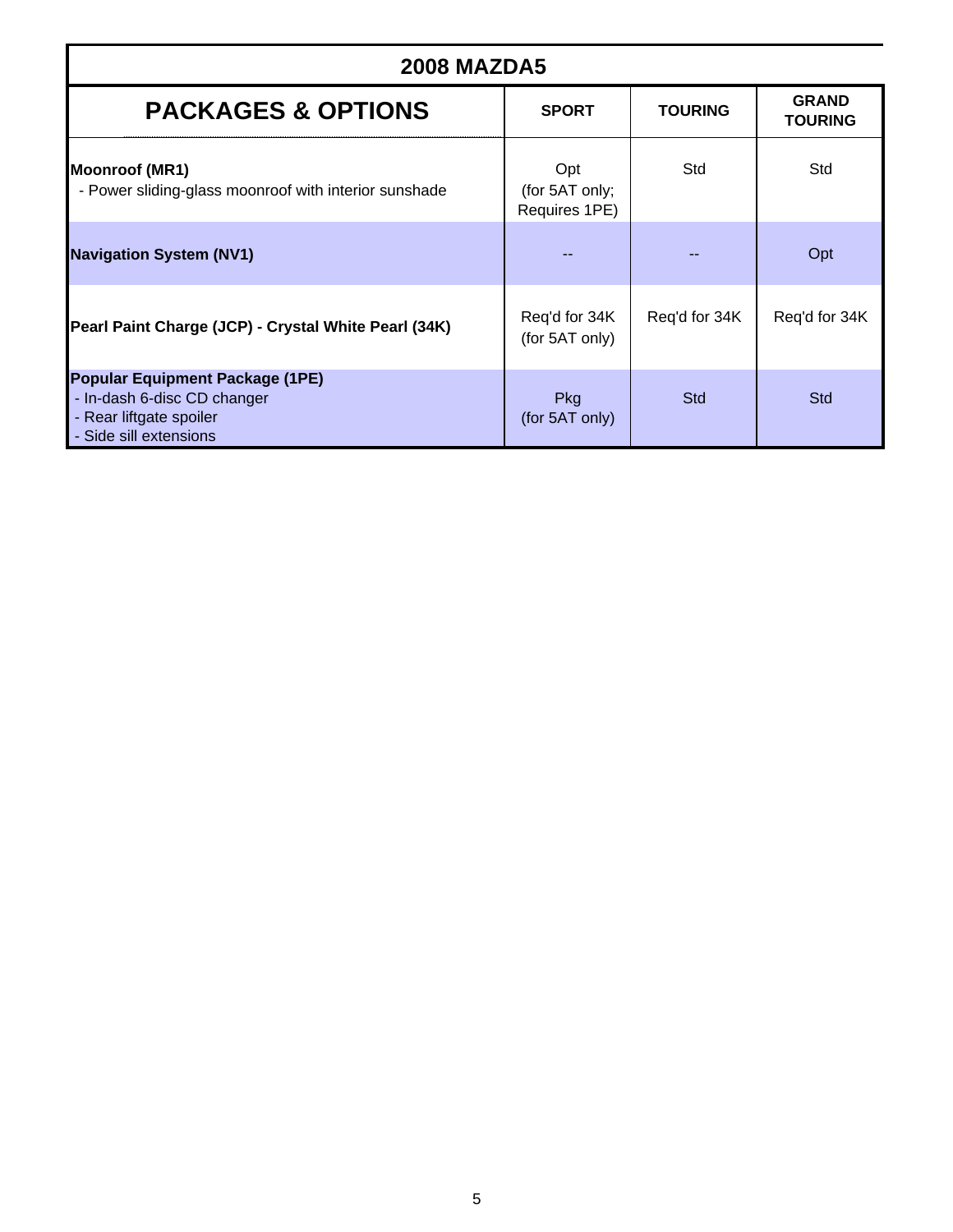|              | <b>2008 MAZDA5</b>                    |                                 |                       |                            |                      |
|--------------|---------------------------------------|---------------------------------|-----------------------|----------------------------|----------------------|
|              | <b>INTERIOR &amp; EXTERIOR COLORS</b> |                                 |                       |                            |                      |
|              |                                       |                                 | <b>SPORT, TOURING</b> |                            | <b>GRAND TOURING</b> |
| <b>COLOR</b> | <b>INTERIOR</b>                       | <b>BLACK</b>                    | <b>SAND</b>           | <b>BLACK</b>               | <b>SAND</b>          |
| <b>CODE</b>  | <b>EXTERIOR</b>                       | <b>Cloth</b><br>CC <sub>5</sub> | <b>Cloth</b><br>CC4   | Leather<br>CC <sub>5</sub> | Leather<br>CC4       |
| A3F          | <b>Brilliant Black Clearcoat</b>      | ▬                               |                       | п                          |                      |
| 22V          | Sunlight Silver*                      | п                               | --                    | п                          |                      |
| 32S          | Galaxy Gray*                          | п                               |                       | п                          |                      |
| 32V          | Copper Red*                           |                                 | ■                     | --                         | ■                    |
| 34K          | <b>Crystal White Pearl</b>            |                                 | ▬                     | --                         | п                    |
| 35J          | <b>Stormy Blue</b>                    | ▬                               | --                    | п                          |                      |
| 37A          | Golden Sand                           |                                 | ■                     |                            | ■                    |

*\*Note: Available exterior colors for Sport 5MT models are Sunlight Silver (22V), Galaxy Gray (32S) and Copper Red (32V).*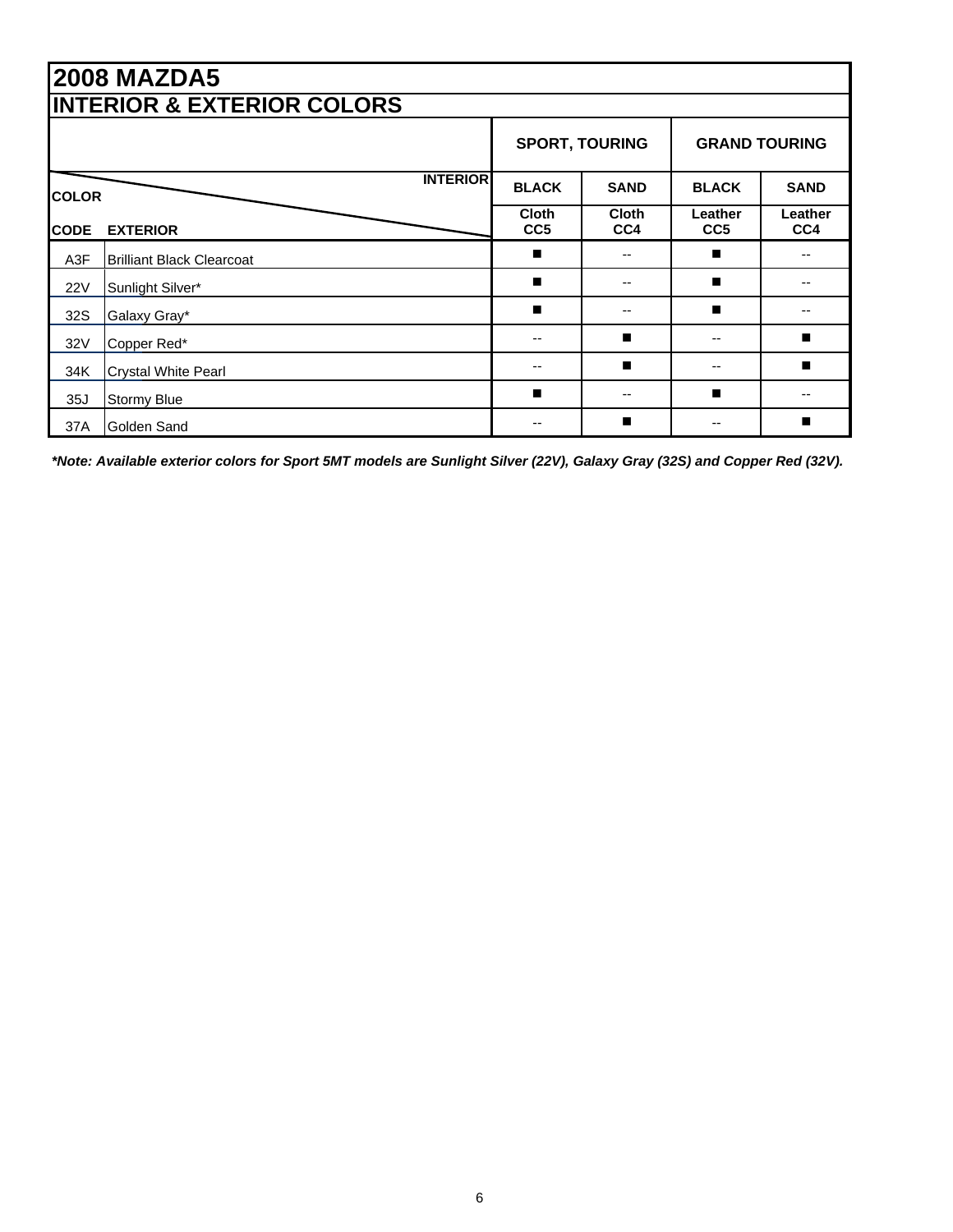| <b>2008 MAZDA5</b>                                   |                                                                                                                                                 |                                                                                                   |  |
|------------------------------------------------------|-------------------------------------------------------------------------------------------------------------------------------------------------|---------------------------------------------------------------------------------------------------|--|
| <b>SPECIFICATIONS</b>                                | <b>SPORT, TOURING, GRAND TOURING</b>                                                                                                            |                                                                                                   |  |
| <b>ENGINE</b><br>Engine Type                         |                                                                                                                                                 | 2.3L DOHC 16-valve 4-cylinder with VVT (Type L3X)                                                 |  |
| Horsepower, SAE net (new SAE measurement)            |                                                                                                                                                 | 153 @ 6500 rpm                                                                                    |  |
| Torque, SAE net (lb./ft.) (new SAE measurement)      |                                                                                                                                                 | 148 @ 4500                                                                                        |  |
| Redline                                              |                                                                                                                                                 | 6500 rpm                                                                                          |  |
| Displacement (cubic centimeters)                     |                                                                                                                                                 | 2260                                                                                              |  |
| Bore x Stroke (mm)                                   |                                                                                                                                                 | 87.5/94.0                                                                                         |  |
| <b>Compression Ratio</b>                             |                                                                                                                                                 | 9.7:1                                                                                             |  |
| Valvetrain                                           |                                                                                                                                                 | 4 valves per cylinder, mechanical lifters                                                         |  |
| <b>Engine Block</b>                                  |                                                                                                                                                 | Aluminum Alloy                                                                                    |  |
| <b>Cylinder Heads</b>                                |                                                                                                                                                 | Aluminum Alloy                                                                                    |  |
| <b>FUEL SYSTEM</b>                                   |                                                                                                                                                 |                                                                                                   |  |
| Fuel Injection                                       |                                                                                                                                                 | Electronically-controlled fuel injection                                                          |  |
| <b>Recommended Fuel</b>                              |                                                                                                                                                 | Regular unleaded                                                                                  |  |
| Minimum Fuel Requirement (rating)                    |                                                                                                                                                 | 87 octane                                                                                         |  |
| <b>Emission Control</b>                              |                                                                                                                                                 | Calif: LEV2-B Fed: Tier2 BIN5-B                                                                   |  |
| <b>IGNITION SYSTEM</b>                               |                                                                                                                                                 |                                                                                                   |  |
| System                                               |                                                                                                                                                 | DLI (Distributor Less Ignition)                                                                   |  |
| Alternator                                           |                                                                                                                                                 | 12V-110A                                                                                          |  |
| <b>Battery</b>                                       |                                                                                                                                                 | 55D23L                                                                                            |  |
| <b>Starter</b>                                       |                                                                                                                                                 | 12V;1.4kw                                                                                         |  |
| <b>DRIVETRAIN</b>                                    |                                                                                                                                                 |                                                                                                   |  |
| Type                                                 |                                                                                                                                                 | Front-Wheel Drive (FWD)                                                                           |  |
| Transmissions, Manual                                |                                                                                                                                                 | 5-speed manual                                                                                    |  |
| Transmissions, Automatic                             |                                                                                                                                                 | 5-speed AT w/ overdrive and manual mode (Available on Sport; Standard on Touring & Grand Touring) |  |
| Clutch Type for Manual Transmission                  | Single dry plate with diaphragm spring                                                                                                          |                                                                                                   |  |
| Clutch Type for Automatic Transmission               |                                                                                                                                                 | Torque converter with electronic lock-up                                                          |  |
| Gear Ratios (:1)                                     | 5-Speed Manual (Available on Sport)                                                                                                             | 5-Speed Sport AT (Standard on Touring & GT)                                                       |  |
| 1st                                                  | 3.307                                                                                                                                           | 3.620                                                                                             |  |
| 2 <sub>nd</sub>                                      | 1.842                                                                                                                                           | 1.925                                                                                             |  |
| 3rd                                                  | 1.310                                                                                                                                           | 1.285                                                                                             |  |
| 4th                                                  | 0.970                                                                                                                                           | 0.933                                                                                             |  |
| 5th                                                  | 0.755                                                                                                                                           | 0.692                                                                                             |  |
| Reverse                                              | 3.166                                                                                                                                           | 3.405                                                                                             |  |
| <b>Final Drive</b>                                   | 4.388                                                                                                                                           | 3.863                                                                                             |  |
| <b>CHASSIS</b>                                       |                                                                                                                                                 |                                                                                                   |  |
| <b>Body Type</b>                                     |                                                                                                                                                 | 6-passenger, multi activity vehicle; monocoque unit                                               |  |
| <b>Front Suspension</b>                              |                                                                                                                                                 | <b>MacPherson Struts</b>                                                                          |  |
| <b>Rear Suspension</b>                               | Independent, multi-link                                                                                                                         |                                                                                                   |  |
| Shock Absorbers (Front/Rear)<br><b>Steering Type</b> | Telescopic, double acting (Twin tube/Mono tube)<br>Rack-and-pinion                                                                              |                                                                                                   |  |
| Power Assist                                         |                                                                                                                                                 |                                                                                                   |  |
| <b>Overall Steering Ratio</b>                        | Electro-Hydraulic Power-Assist Steering (EHPAS)                                                                                                 |                                                                                                   |  |
| Steering Wheel Turns-to-Lock                         | 16.2                                                                                                                                            |                                                                                                   |  |
| Turning Circle, Curb-to-Curb (feet)                  | 2.9<br>34.8                                                                                                                                     |                                                                                                   |  |
| <b>Braking System</b>                                |                                                                                                                                                 |                                                                                                   |  |
| <b>Front Brakes</b>                                  | Power assist; Anti-Lock Brake System (ABS) w/ Electronic Brakeforce Distribution (EBD) and Brake-Assist<br>Ventilated discs (11.8 x 1.0 inches) |                                                                                                   |  |
| <b>Rear Brakes</b>                                   | Solid discs (11.9 x 0.4 inches)                                                                                                                 |                                                                                                   |  |
| Parking Brake                                        | Mechanical, hand-operated on rear wheels                                                                                                        |                                                                                                   |  |
| <b>TIRES &amp; WHEELS</b>                            |                                                                                                                                                 |                                                                                                   |  |
| Tires                                                |                                                                                                                                                 | P205/50 R17 89V all season                                                                        |  |
| Tire Inflation Pressure (front/rear)                 |                                                                                                                                                 |                                                                                                   |  |
| Wheels                                               | 34 psi / 34psi<br>6.5J x 17" (Alloy)                                                                                                            |                                                                                                   |  |
| Temporary Spare Tire                                 | T125/70D16                                                                                                                                      |                                                                                                   |  |
| <b>Temporary Spare Wheel</b>                         |                                                                                                                                                 | 16 x 4T                                                                                           |  |
|                                                      |                                                                                                                                                 |                                                                                                   |  |